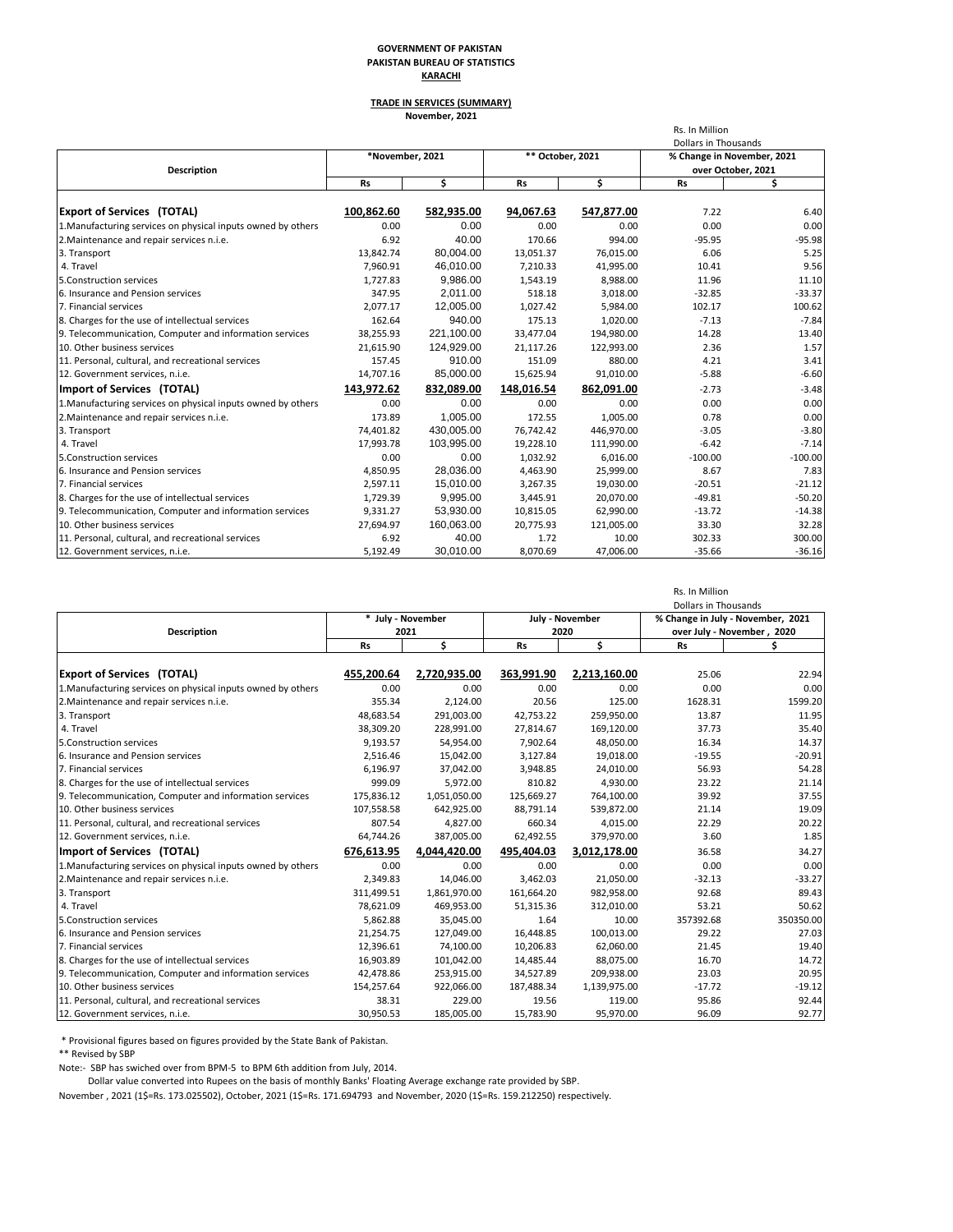|  | <b>EXPORTS OF SERVICES</b> |  |
|--|----------------------------|--|
|  |                            |  |

|                                          | <b>EXPORTS OF SERVICES</b> |            |                  |                         |                | <b>Rs. in Millions</b><br><b>Dollars in Thousands</b> |               |                            |                |           |
|------------------------------------------|----------------------------|------------|------------------|-------------------------|----------------|-------------------------------------------------------|---------------|----------------------------|----------------|-----------|
|                                          |                            |            |                  |                         |                |                                                       |               | % Change in November, 2021 |                |           |
|                                          | * November, 2021           |            | ** October, 2021 |                         | November, 2020 |                                                       |               | over                       |                |           |
| <b>Description</b>                       |                            |            |                  |                         |                |                                                       | October, 2021 |                            | November, 2020 |           |
|                                          | <b>Rs</b>                  | Ś          | <b>Rs</b>        | $\overline{\mathsf{s}}$ | <b>Rs</b>      | ś                                                     | <b>Rs</b>     | ¢.                         | Rs             | ς.        |
| <b>Services</b>                          | 100,862.60                 | 582,935.00 | 94,067.63        | 547,877.00              | 80,420.97      | 505,118.00                                            | 7.22          | 6.40                       | 25.42          | 15.41     |
| 1. Manufacturing services on             |                            |            |                  |                         |                |                                                       |               |                            |                |           |
| physical inputs owned by others          |                            |            |                  |                         | 0.00           |                                                       |               |                            |                |           |
|                                          | 0.00                       | 0.00       | 0.00             | 0.00                    |                | 0.00                                                  | 0.00          | 0.00                       | 0.00           | 0.00      |
| 1.1 Goods for processing in              |                            |            |                  |                         |                |                                                       |               |                            |                |           |
| reporting economy                        | 0.00                       | 0.00       | 0.00             | 0.00                    | 0.00           | 0.00                                                  | 0.00          | 0.00                       | 0.00           | 0.00      |
| 1.2 Goods for processing abroad          | 0.00                       | 0.00       | 0.00             | 0.00                    | 0.00           | 0.00                                                  | 0.00          | 0.00                       | 0.00           | 0.00      |
| 2. Maintenance and repair                |                            |            |                  |                         |                |                                                       |               |                            |                |           |
| services n.i.e.                          | 6.92                       | 40.00      | 170.66           | 994.00                  | 3.18           | 20.00                                                 | $-95.95$      | $-95.98$                   | 117.61         | 100.00    |
| 3. Transport                             | 13,842.74                  | 80,004.00  | 13,051.37        | 76,015.00               | 7,962.20       | 50,010.00                                             | 6.06          | 5.25                       | 73.86          | 59.98     |
| 3.1 Sea transport                        | 1,522.63                   | 8,800.00   | 1,256.80         | 7,320.00                | 640.03         | 4,020.00                                              | 21.15         | 20.22                      | 137.90         | 118.91    |
| 3.1.1 Passenger                          | 0.00                       | 0.00       | 0.00             | 0.00                    | 0.00           | 0.00                                                  | 0.00          | 0.00                       | 0.00           | 0.00      |
| 3.1.2 Freight                            | 1,278.66                   | 7,390.00   | 1,186.41         | 6,910.00                | 528.58         | 3,320.00                                              | 7.78          | 6.95                       | 141.90         | 122.59    |
| 3.1.3 Other                              | 243.97                     | 1,410.00   | 70.39            | 410.00                  | 111.45         | 700.00                                                | 246.60        | 243.90                     | 118.91         | 101.43    |
| 3.2 Air transport                        | 11,927.34                  | 68,934.00  | 11,636.61        | 67,775.00               | 6,756.97       | 42,440.00                                             | 2.50          | 1.71                       | 76.52          | 62.43     |
| 3.1.1 Passenger                          | 7,953.98                   | 45,970.00  | 7,913.41         | 46,090.00               | 4,195.24       | 26,350.00                                             | 0.51          | $-0.26$                    | 89.60          | 74.46     |
| 3.1.2 Freight                            | 536.38                     | 3,100.00   | 511.65           | 2,980.00                | 327.98         | 2,060.00                                              | 4.83          | 4.03                       | 63.54          | 50.49     |
| 3.1.3 Other                              | 3,436.98                   | 19,864.00  | 3,211.55         | 18,705.00               | 2,233.75       | 14,030.00                                             | 7.02          | 6.20                       | 53.87          | 41.58     |
| 3.3 Road transport                       | 282.03                     | 1,630.00   | 89.28            | 520.00                  | 428.28         | 2,690.00                                              | 215.89        | 213.46                     | $-34.15$       | $-39.41$  |
| 3.3.1 Passenger                          | 0.00                       | 0.00       | 0.00             | 0.00                    | 0.00           | 0.00                                                  | 0.00          | 0.00                       | 0.00           | 0.00      |
| 3.3.2 Freight                            | 88.24                      | 510.00     | 34.34            | 200.00                  | 133.74         | 840.00                                                | 156.96        | 155.00                     | $-34.02$       | $-39.29$  |
| 3.3.3 Other                              | 193.79                     | 1,120.00   | 54.94            | 320.00                  | 294.54         | 1,850.00                                              | 252.73        | 250.00                     | $-34.21$       | $-39.46$  |
| 3.4 Rail transport                       | 0.00                       | 0.00       | 0.00             | 0.00                    | 0.00           | 0.00                                                  | 0.00          | 0.00                       | 0.00           | 0.00      |
| 3.4.1 Passenger                          | 0.00                       | 0.00       | 0.00             | 0.00                    | 0.00           | 0.00                                                  | 0.00          | 0.00                       | 0.00           | 0.00      |
| 3.4.2 Freight                            | 0.00                       | 0.00       | 0.00             | 0.00                    | 0.00           | 0.00                                                  | 0.00          | 0.00                       | 0.00           | 0.00      |
| 3.4.3 Other                              | 0.00                       | 0.00       | 0.00             | 0.00                    | 0.00           | 0.00                                                  | 0.00          | 0.00                       | 0.00           | 0.00      |
| 3.5 Postal and courier services          | 110.74                     | 640.00     | 68.68            | 400.00                  | 136.92         | 860.00                                                | 61.24         | 60.00                      | $-19.12$       | $-25.58$  |
| 3.6 Electricity transmission             | 0.00                       | 0.00       | 0.00             | 0.00                    | 0.00           | 0.00                                                  | 0.00          | 0.00                       | 0.00           | 0.00      |
| 3.7 Other supporting and                 |                            |            |                  |                         |                |                                                       |               |                            |                |           |
| auxiliary transport service              | 0.00                       | 0.00       | 0.00             | 0.00                    | 0.00           | 0.00                                                  | 0.00          | 0.00                       | 0.00           | 0.00      |
| 4. Travel                                |                            |            |                  |                         |                |                                                       |               |                            |                |           |
|                                          | 7,960.91                   | 46,010.00  | 7,210.33         | 41,995.00               | 7,484.57       | 47,010.00                                             | 10.41         | 9.56                       | 6.36           | $-2.13$   |
| 4.1 Business                             | 43.26                      | 250.00     | 46.36            | 270.00                  | 3.18           | 20.00                                                 | $-6.69$       | $-7.41$                    | 1260.38        | 1150.00   |
| goods and services by                    |                            |            |                  |                         |                |                                                       |               |                            |                |           |
| border, seasonal, and                    |                            |            |                  |                         |                |                                                       |               |                            |                |           |
| other short-term workers                 | 0.00                       | 0.00       | 0.00             | 0.00                    | 0.00           | 0.00                                                  | 0.00          | 0.00                       | 0.00           | 0.00      |
| 4.1.2 Other                              | 43.26                      | 250.00     | 46.36            | 270.00                  | 3.18           | 20.00                                                 | $-6.69$       | $-7.41$                    | 1260.38        | 1150.00   |
| 4.2 Personal                             | 7,917.65                   | 45,760.00  | 7,163.97         | 41,725.00               | 7,481.39       | 46,990.00                                             | 10.52         | 9.67                       | 5.83           | $-2.62$   |
| expenditure                              | 20.76                      | 120.00     | 18.89            | 110.00                  | 28.66          | 180.00                                                | 9.90          | 9.09                       | $-27.56$       | $-33.33$  |
| expenditure                              | 238.78                     | 1,380.00   | 202.60           | 1,180.00                | 165.58         | 1,040.00                                              | 17.86         | 16.95                      | 44.21          | 32.69     |
| 4.2.3 Other                              | 7,658.11                   | 44,260.00  | 6,942.48         | 40,435.00               | 7,287.15       | 45,770.00                                             | 10.31         | 9.46                       | 5.09           | $-3.30$   |
| travel                                   | 0.35                       | 2.00       | 0.00             | 0.00                    | 0.96           | 6.00                                                  | 0.00          | 0.00                       | $-63.54$       | $-66.67$  |
| 4.2.3.2 Other                            | 7,657.76                   | 44,258.00  | 6,942.48         | 40,435.00               | 7,286.19       | 45,764.00                                             | 10.30         | 9.45                       | 5.10           | $-3.29$   |
| <b>5. Construction services</b>          | 1,727.83                   | 9.986.00   | 1,543.19         | 8.988.00                | 1,275.29       | 8.010.00                                              | 11.96         | 11.10                      | 35.49          | 24.67     |
| 5.1 Construction abroad                  | 1,727.83                   | 9,986.00   | 1,543.19         | 8,988.00                | 1,275.29       | 8,010.00                                              | 11.96         | 11.10                      | 35.49          | 24.67     |
| economy                                  | 0.00                       | 0.00       | 0.00             | 0.00                    | 0.00           | 0.00                                                  | 0.00          | 0.00                       | 0.00           | 0.00      |
| <b>6. Insurance and Pension services</b> | 347.95                     | 2,011.00   | 518.18           | 3,018.00                | 1,275.29       | 8,010.00                                              | $-32.85$      | $-33.37$                   | $-72.72$       | $-74.89$  |
| 6.1 Direct Insurance                     | 311.44                     | 1,800.00   | 194.02           | 1,130.00                | 926.61         | 5,820.00                                              | 60.52         | 59.29                      | $-66.39$       | $-69.07$  |
| 6.1.1 Life insurance                     | 12.11                      | 70.00      | 92.72            | 540.00                  | 33.43          | 210.00                                                | $-86.94$      | $-87.04$                   | $-63.78$       | $-66.67$  |
| 6.1.2 Freight insurance                  | 0.00                       | 0.00       | 0.00             | 0.00                    | 0.00           | 0.00                                                  | 0.00          | 0.00                       | 0.00           | 0.00      |
| insurance                                | 299.33                     | 1,730.00   | 101.30           | 590.00                  | 893.18         | 5,610.00                                              | 195.49        | 193.22                     | $-66.49$       | $-69.16$  |
| 6.2 Reinsurance                          | 0.00                       | 0.00       | 241.23           | 1,405.00                | 149.66         | 940.00                                                | $-100.00$     | $-100.00$                  | $-100.00$      | $-100.00$ |
| 6.3 Auxiliary insurance services         | 36.51                      | 211.00     | 82.93            | 483.00                  | 199.02         | 1.250.00                                              | $-55.97$      | $-56.31$                   | $-81.66$       | $-83.12$  |
| 6.4 Pension and standardized             |                            |            |                  |                         |                |                                                       |               |                            |                |           |
| guarantee services                       | 0.00                       | 0.00       | 0.00             | 0.00                    | 0.00           | 0.00                                                  | 0.00          | 0.00                       | 0.00           | 0.00      |
|                                          |                            |            |                  |                         |                |                                                       |               |                            | $P-2$          |           |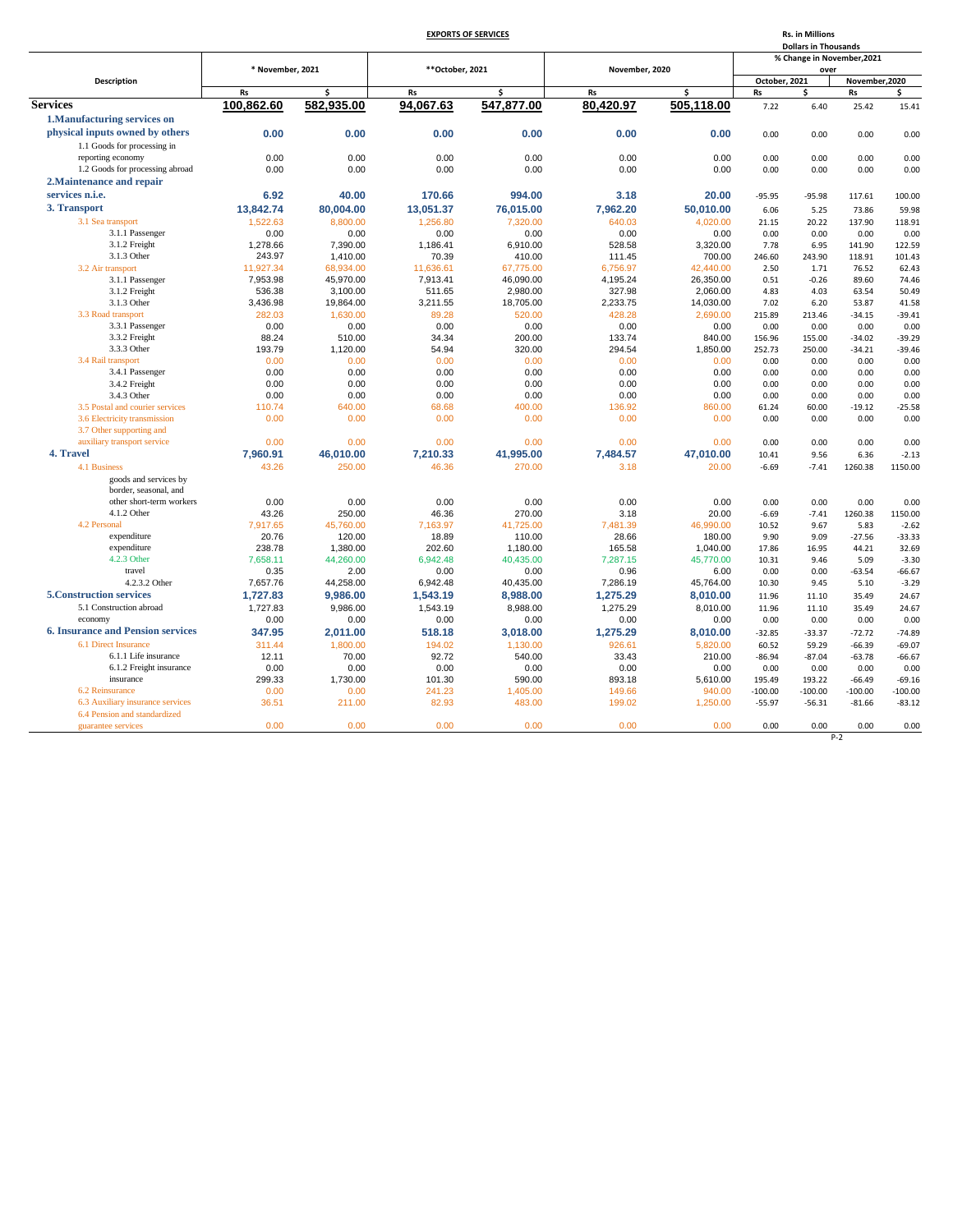## **EXPORTS OF SERVICES**

**Rs. in Millions**

|                                                                   |                    |                       |                    |                       |                      |                       |                   | <b>Dollars in Thousands</b> |                            |                      |
|-------------------------------------------------------------------|--------------------|-----------------------|--------------------|-----------------------|----------------------|-----------------------|-------------------|-----------------------------|----------------------------|----------------------|
|                                                                   |                    |                       |                    |                       |                      |                       |                   |                             | % Change in November, 2021 |                      |
|                                                                   | * November, 2021   |                       | ** October, 2021   |                       | November, 2020       |                       |                   | over                        |                            |                      |
| <b>Description</b>                                                |                    |                       |                    |                       |                      |                       | October. 2021     |                             | November, 2020             |                      |
|                                                                   | <b>Rs</b>          | Ś                     | Rs                 | Ś                     | <b>Rs</b>            | Ś                     | Rs                | \$.                         | Rs                         | \$                   |
| <b>7. Financial services</b>                                      | 2,077.17           | 12,005.00             | 1,027.42           | 5,984.00              | 799.25               | 5,020.00              | 102.17            | 100.62                      | 159.89                     | 139.14               |
| 7.1 Explicitly charged and other                                  |                    |                       |                    |                       |                      |                       |                   |                             |                            |                      |
| financial services                                                | 2.077.17           | 12,005.00             | 1.027.42           | 5,984.00              | 799.25               | 5,020.00              | 102.17            | 100.62                      | 159.89                     | 139.14               |
| service charges indirectly                                        |                    |                       |                    |                       |                      |                       |                   |                             |                            |                      |
| measured (FISIM)                                                  | 0.00               | 0.00                  | 0.00               | 0.00                  | 0.00                 | 0.00                  | 0.00              | 0.00                        | 0.00                       | 0.00                 |
| 8. Charges for the use of                                         |                    |                       |                    |                       |                      |                       |                   |                             |                            |                      |
| intellectual services                                             | 162.64             | 940.00                | 175.13             | 1,020.00              | 160.80               | 1.010.00              | $-7.13$           | $-7.84$                     | 1.14                       | $-6.93$              |
| <b>Computer and information</b>                                   |                    |                       |                    |                       |                      |                       |                   |                             |                            |                      |
| services                                                          | 38,255.93          | 221,100.00            | 33,477.04          | 194,980.00            | 26,749.26            | 168,010.00            | 14.28             | 13.40                       | 43.02                      | 31.60                |
| 9.1 Telecommunications services                                   | 7,523.15           | 43,480.00             | 6,065.97           | 35,330.00             | 6,721.94             | 42,220.00             | 24.02             | 23.07                       | 11.92                      | 2.98                 |
| 9.1.1 Call centres                                                | 3,301.85           | 19,083.00             | 2,622.29           | 15,273.00             | 2,055.59             | 12,911.00             | 25.91             | 24.95                       | 60.63                      | 47.80                |
| Telecommunication                                                 | 4,221.30           | 24,397.00             | 3,443.68           | 20,057.00             | 4,666.35             | 29,309.00             | 22.58             | 21.64                       | $-9.54$                    | $-16.76$             |
| 9.2 Computer services                                             | 30,606.47          | 176,890.00            | 27,309.77          | 159,060.00            | 19,977.96            | 125,480.00            | 12.07             | 11.21                       | 53.20                      | 40.97                |
|                                                                   |                    |                       |                    |                       |                      |                       |                   |                             |                            |                      |
| consultancy services<br>consultancy services                      | 14.88<br>11,258.42 | 86.00<br>65,068.00    | 10.47<br>9,397.20  | 61.00<br>54,732.00    | 12.42<br>7,007.89    | 78.00<br>44,016.00    | 42.12<br>19.81    | 40.98<br>18.88              | 19.81<br>60.65             | 10.26<br>47.83       |
| 9.2.3 Maintenance &                                               |                    |                       |                    |                       |                      |                       |                   |                             |                            |                      |
| repairs of computer                                               | 17.65              | 102.00                | 10.13              | 59.00                 | 3.03                 | 19.00                 | 74.23             | 72.88                       | 482.51                     | 436.84               |
|                                                                   |                    |                       |                    |                       |                      |                       |                   |                             |                            |                      |
| 9.2.4 Export / Import of<br>Computer Software                     | 7,705.34           | 44,533.00             | 7,343.90           | 42,773.00             |                      | 27,213.00             | 4.92              | 4.11                        | 77.84                      | 63.65                |
| services                                                          |                    |                       |                    |                       | 4,332.64             |                       |                   |                             |                            |                      |
| 9.3 Information services                                          | 11,610.18          | 67,101.00             | 10,548.07          | 61,435.00             | 8,621.98             | 54,154.00<br>310.00   | 10.07             | 9.22                        | 34.66                      | 23.91<br>135.48      |
| services                                                          | 126.31             | 730.00                | 101.30             | 590.00                | 49.36                |                       | 24.69             | 23.73                       | 155.90                     |                      |
| services                                                          | 79.42<br>46.89     | 459.00<br>271.00      | 41.21<br>60.09     | 240.00<br>350.00      | 34.55<br>14.81       | 217.00<br>93.00       | 92.72<br>$-21.97$ | 91.25<br>$-22.57$           | 129.87<br>216.61           | 111.52<br>191.40     |
|                                                                   |                    |                       |                    |                       |                      |                       |                   |                             |                            |                      |
| 10. Other business services                                       | 21,615.90          | 124,929.00            | 21,117.26          | 122,993.00            | 19,903.59            | 125,013.00            | 2.36              | 1.57                        | 8.60                       | $-0.07$              |
| services                                                          | 401.42             | 2,320.00              | 266.13             | 1,550.00              | 694.17               | 4,360.00              | 50.84             | 49.68                       | $-42.17$                   | $-46.79$             |
| 10.2 Professional and                                             |                    |                       |                    |                       |                      |                       |                   |                             |                            |                      |
| management consulting services                                    | 6,339.65           | 36,640.00             | 5,865.10           | 34,160.00             | 5,058.16             | 31,770.00             | 8.09              | 7.26                        | 25.34                      | 15.33                |
| accounting, management                                            |                    |                       |                    |                       |                      |                       |                   |                             |                            |                      |
| consulting, and public                                            |                    |                       |                    |                       |                      |                       |                   |                             |                            |                      |
| relations                                                         | 4,024.57           | 23,260.00             | 3,796.18           | 22,110.00             | 3,247.92             | 20,400.00             | 6.02              | 5.20                        | 23.91                      | 14.02                |
| services                                                          | 340.86             | 1,970.00              | 197.45             | 1,150.00              | 211.75               | 1,330.00              | 72.63             | 71.30                       | 60.97                      | 48.12                |
| Accounting,                                                       |                    |                       |                    |                       |                      |                       |                   |                             |                            |                      |
| auditing,                                                         |                    |                       |                    |                       |                      |                       |                   |                             |                            |                      |
| bookkeeping,                                                      | 667.88             | 3,860.00              | 643.86             | 3,750.00              | 542.91               | 3,410.00              | 3.73              | 2.93                        | 23.02                      | 13.20                |
| <b>Business</b> and                                               |                    |                       |                    |                       |                      |                       |                   |                             |                            |                      |
| management                                                        |                    |                       |                    |                       |                      |                       |                   |                             |                            |                      |
| consulting and                                                    | 3,015.83           | 17,430.00             | 2,954.87           | 17,210.00             | 2,493.26             | 15,660.00             | 2.06              | 1.28                        | 20.96                      | 11.30                |
| market research, and                                              |                    |                       |                    |                       |                      |                       |                   |                             |                            |                      |
| public opinion polling                                            | 2,315.08           | 13,380.00             | 2,068.92           | 12,050.00             | 1,810.24             | 11,370.00             | 11.90             | 11.04                       | 27.89                      | 17.68                |
| 10.3 Technical, trade-related and                                 |                    |                       |                    |                       |                      |                       |                   |                             |                            |                      |
| other business services                                           | 14,874.83          | 85,969.00             | 14,986.03          | 87,283.00             | 14, 151.26           | 88,883.00             | $-0.74$           | $-1.51$                     | 5.11                       | $-3.28$              |
| engineering, scientific                                           |                    |                       |                    |                       |                      |                       |                   |                             |                            |                      |
| and other technical                                               | 1,321.91           | 7,640.00              | 1,916.11           | 11,160.00             | 996.67               | 6,260.00              | $-31.01$          | $-31.54$                    | 32.63                      | 22.04                |
| and de-pollution,                                                 |                    |                       |                    |                       |                      |                       |                   |                             |                            |                      |
| agricultural and mining                                           |                    |                       |                    |                       |                      |                       |                   |                             |                            |                      |
| services                                                          | 32.87              | 190.00                | 3.43               | 20.00                 | 1.59                 | 10.00                 | 858.31            | 850.00                      | 1967.30                    | 1800.00              |
| leasing services                                                  | 38.07              | 220.00                | 1.72               | 10.00                 | 0.00                 | 0.00                  | 100.00            | 100.00                      | 0.00                       | 0.00                 |
| services                                                          | 182.37             | 1,054.00              | 152.81             | 890.00                | 32.80                | 206.00                | 19.34             | 18.43                       | 456.01                     | 411.65               |
| services n.i.e.                                                   | 13,299.61          | 76,865.00             | 12,911.96          | 75,203.00             | 13,120.20            | 82,407.00             | 3.00              | 2.21                        | 1.37                       | $-6.73$              |
| 11. Personal, cultural, and                                       |                    |                       |                    |                       |                      |                       |                   |                             |                            |                      |
| recreational services                                             | 157.45             | 910.00                | 151.09             | 880.00                | 160.81               | 1,010.00              | 4.21              | 3.41                        | $-2.09$                    | $-9.90$              |
| services                                                          | 98.62              | 570.00                | 108.17             | 630.00                | 35.03                | 220.00                | $-8.83$           | $-9.52$                     | 181.53                     | 159.09               |
| services                                                          | 84.78              | 490.00                | 89.97              | 524.00                | 35.03                | 220.00                | $-5.77$           | $-6.49$                     | 142.02                     | 122.73               |
| services                                                          | 13.84              | 80.00                 | 18.20              | 106.00                | 0.00                 | 0.00                  | $-23.96$          | $-24.53$                    | 0.00                       | 0.00                 |
| 11.2 Other personal, cultural,                                    |                    |                       |                    |                       |                      |                       |                   |                             |                            |                      |
| and recreational services                                         | 58.83              | 340.00                | 42.92              | 250.00                | 125.78               | 790.00                | 37.07             | 36.00                       | $-53.23$                   | $-56.96$             |
|                                                                   |                    |                       |                    |                       |                      |                       |                   |                             |                            | $-7.60$              |
|                                                                   |                    |                       |                    |                       |                      |                       |                   |                             |                            |                      |
| 12. Government services, n.i.e.                                   | 14,707.16          | 85,000.00             | 15,625.94          | 91,010.00             | 14,646.72            | 91,995.00             | $-5.88$           | $-6.60$                     | 0.41                       |                      |
| 12.1 Embassies and consulates<br>12.2 Military units and agencies | 2,259.71<br>351.24 | 13,060.00<br>2,030.00 | 2,731.66<br>194.02 | 15,910.00<br>1,130.00 | 2,365.89<br>1,397.88 | 14,860.00<br>8,780.00 | $-17.28$<br>81.03 | $-17.91$<br>79.65           | $-4.49$<br>$-74.87$        | $-12.11$<br>$-76.88$ |

\* Provisional \*\*\* Revised<br>Note:<br>1. The data are presented as per BPM6(EBOPS 2010) classification aligned with IMTS 2010 classification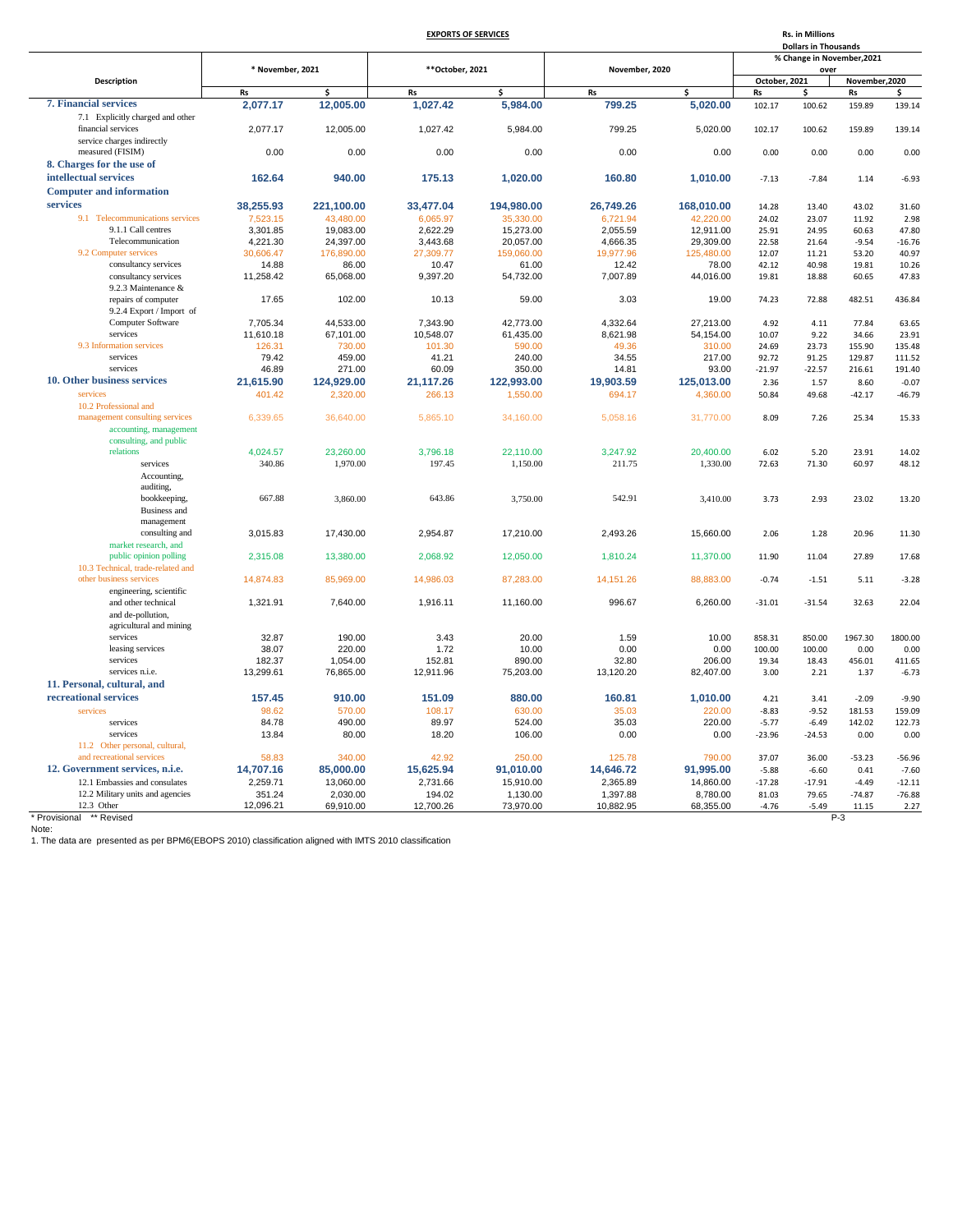# **IMPORTS OF SERVICES**

**Rs. in Millions**

|                                                     |                        |                        |                        |                        |                      |                        |                            | <b>Dollars in Thousands</b> |                   |                     |
|-----------------------------------------------------|------------------------|------------------------|------------------------|------------------------|----------------------|------------------------|----------------------------|-----------------------------|-------------------|---------------------|
|                                                     |                        |                        |                        |                        |                      |                        | % Change in November, 2021 |                             |                   |                     |
|                                                     | * November, 2021       |                        | ** October, 2021       |                        | November, 2020       |                        |                            | over                        |                   |                     |
| Description                                         |                        |                        |                        |                        |                      |                        | October, 2021              |                             | November, 2020    |                     |
|                                                     | Rs                     | \$                     | Rs                     | \$                     | Rs                   | Ś                      | Rs                         | \$                          | Rs                | \$                  |
| <b>Services</b>                                     | 143,972.62             | 832,089.00             | 148,016.54             | 862,091.00             | 88,208.84            | 554,033.00             | $-2.73$                    | $-3.48$                     | 63.22             | 50.19               |
| 1. Manufacturing services on                        |                        |                        |                        |                        |                      |                        |                            |                             |                   |                     |
| physical inputs owned by others                     | 0.00                   | 0.00                   | 0.00                   | 0.00                   | 0.00                 | 0.00                   | 0.00                       | 0.00                        | 0.00              | 0.00                |
| 1.1 Goods for processing in                         |                        |                        |                        |                        |                      |                        |                            |                             |                   |                     |
| reporting economy                                   | 0.00                   | 0.00                   | 0.00                   | 0.00                   | 0.00                 | 0.00                   | 0.00                       | 0.00                        | 0.00              | 0.00                |
| 1.2 Goods for processing abroad                     | 0.00                   | 0.00                   | 0.00                   | 0.00                   | 0.00                 | 0.00                   | 0.00                       | 0.00                        | 0.00              | 0.00                |
| 2. Maintenance and repair                           |                        |                        |                        |                        |                      |                        |                            |                             |                   |                     |
| services n.i.e.                                     | 173.89                 | 1.005.00               | 172.55                 | 1.005.00               | 476.04               | 2.990.00               | 0.78                       | 0.00                        | $-63.47$          | $-66.39$            |
| 3. Transport                                        | 74,401.82              | 430.005.00             | 76,742.42              | 446,970.00             | 35,823.71            | 225,006.00             | $-3.05$                    | $-3.80$                     | 107.69            | 91.11               |
|                                                     |                        |                        |                        |                        |                      |                        |                            |                             |                   |                     |
| 3.1 Sea transport                                   | 58,138.99              | 336,014.00             | 57,498.87              | 334,890.00             | 27,117.82            | 170,325.00             | 1.11                       | 0.34                        | 114.39            | 97.28               |
| 3.1.1 Passenger                                     | 0.00                   | 0.00                   | 0.00                   | 0.00                   | 0.00                 | 0.00                   | 0.00                       | 0.00                        | 0.00              | 0.00                |
| 3.1.2 Freight                                       | 55,044.60              | 318,130.00             | 54,398.06              | 316,830.00             | 23,244.19            | 145,995.00             | 1.19                       | 0.41                        | 136.81            | 117.90              |
| 3.1.3 Other                                         | 3,094.39               | 17,884.00              | 3,100.81               | 18,060.00              | 3,873.63             | 24,330.00              | $-0.21$                    | $-0.97$                     | $-20.12$          | $-26.49$            |
| 3.2 Air transport                                   | 13,817.81<br>10,326.16 | 79,860.00<br>59,680.00 | 13,666.91<br>10,246.75 | 79,600.00<br>59,680.00 | 6,809.51<br>4,279.63 | 42,770.00<br>26,880.00 | 1.10<br>0.77               | 0.33<br>0.00                | 102.92<br>141.29  | 86.72<br>122.02     |
| 3.1.1 Passenger<br>3.1.2 Freight                    | 3,086.77               | 17,840.00              | 2,949.72               | 17,180.00              | 2,093.64             | 13,150.00              | 4.65                       | 3.84                        | 47.44             | 35.67               |
| 3.1.3 Other                                         | 404.88                 | 2,340.00               | 470.44                 | 2,740.00               | 436.24               | 2,740.00               | $-13.94$                   | $-14.60$                    | $-7.19$           | $-14.60$            |
| 3.3 Road transport                                  | 2,211.44               | 12,781.00              | 1,449.10               | 8,440.00               | 742.09               | 4,661.00               | 52.61                      | 51.43                       | 198.00            | 174.21              |
| 3.3.1 Passenger                                     | 0.00                   | 0.00                   | 0.00                   | 0.00                   | 0.00                 | 0.00                   | 0.00                       | 0.00                        | 0.00              | 0.00                |
| 3.3.2 Freight                                       | 1,662.95               | 9,611.00               | 995.83                 | 5,800.00               | 205.54               | 1,291.00               | 66.99                      | 65.71                       | 709.06            | 644.46              |
| 3.3.3 Other                                         | 548.49                 | 3,170.00               | 453.27                 | 2,640.00               | 536.55               | 3,370.00               | 21.01                      | 20.08                       | 2.23              | $-5.93$             |
| 3.4 Rail transport                                  | 0.00                   | 0.00                   | 0.00                   | 0.00                   | 0.00                 | 0.00                   | 0.00                       | 0.00                        | 0.00              | 0.00                |
| 3.4.1 Passenger                                     | 0.00                   | 0.00                   | 0.00                   | 0.00                   | 0.00                 | 0.00                   | 0.00                       | 0.00                        | 0.00              | 0.00                |
| 3.4.2 Freight                                       | 0.00                   | 0.00                   | 0.00                   | 0.00                   | 0.00                 | 0.00                   | 0.00                       | 0.00                        | 0.00              | 0.00                |
| 3.4.3 Other                                         | 0.00                   | 0.00                   | 0.00                   | 0.00                   | 0.00                 | 0.00                   | 0.00                       | 0.00                        | 0.00              | 0.00                |
| 3.5 Postal and courier services                     | 233.58                 | 1,350.00               | 4,127.54               | 24,040.00              | 1,154.29             | 7,250.00               | $-94.34$                   | $-94.38$                    | $-79.76$          | $-81.38$            |
| 3.6 Electricity transmission                        | 0.00                   | 0.00                   | 0.00                   | 0.00                   | 0.00                 | 0.00                   | 0.00                       | 0.00                        | 0.00              | 0.00                |
| 3.7 Other supporting and                            |                        |                        |                        |                        |                      |                        |                            |                             |                   |                     |
| auxiliary transport service                         | 0.00                   | 0.00                   | 0.00                   | 0.00                   | 0.00                 | 0.00                   | 0.00                       | 0.00                        | 0.00              | 0.00                |
| 4. Travel                                           | 17,993.78              | 103,995.00             | 19,228.10              | 111,990.00             | 9,554.32             | 60,010.00              | $-6.42$                    | $-7.14$                     | 88.33             | 73.30               |
| 4.1 Business                                        | 337.40                 | 1,950.00               | 628.40                 | 3,660.00               | 171.95               | 1,080.00               | $-46.31$                   | $-46.72$                    | 96.22             | 80.56               |
| goods and services by                               |                        |                        |                        |                        |                      |                        |                            |                             |                   |                     |
| border, seasonal, and                               |                        |                        |                        |                        |                      |                        |                            |                             |                   |                     |
| other short-term workers                            | 0.00                   | 0.00                   | 0.00                   | 0.00                   | 0.00                 | 0.00                   | 0.00                       | 0.00                        | 0.00              | 0.00                |
| 4.1.2 Other                                         | 337.40                 | 1,950.00               | 628.40                 | 3,660.00               | 171.95               | 1,080.00               | $-46.31$                   | $-46.72$                    | 96.22             | 80.56               |
| 4.2 Personal                                        | 17,656.38              | 102,045.00             | 18,599.70              | 108,330.00             | 9,382.37             | 58,930.00              | $-5.07$                    | $-5.80$                     | 88.19             | 73.16               |
| expenditure                                         | 25.95                  | 150.00                 | 17.17                  | 100.00                 | 14.33                | 90.00                  | 51.14                      | 50.00                       | 81.09             | 66.67               |
| expenditure                                         | 3,799.64               | 21.960.00              | 3,617.61               | 21.070.00              | 1,563.46             | 9.820.00               | 5.03                       | 4.22                        | 143.03            | 123.63              |
| 4.2.3 Other                                         | 13.830.79              | 79.935.00              | 14.964.92              | 87,160.00              | 7.804.58             | 49.020.00              | $-7.58$                    | $-8.29$                     | 77.21             | 63.07               |
| travel                                              | 0.00                   | 0.00                   | 0.00                   | 0.00                   | 11.62                | 73.00                  | 0.00                       | 0.00                        | 0.00              | 0.00                |
| 4.2.3.2 Other                                       | 13,830.79              | 79,935.00              | 14,964.92              | 87,160.00              | 7,792.96             | 48,947.00              | $-7.58$                    | $-8.29$                     | 77.48             | 63.31               |
| <b>5. Construction services</b>                     | 0.00                   | 0.00                   | 1,032.92               | 6,016.00               | 0.00                 | 0.00                   | $-100.00$                  | $-100.00$                   | 0.00              | 0.00                |
| 5.1 Construction abroad                             | 0.00                   | 0.00                   | 1,032.92               | 6,016.00               | 0.00                 | 0.00                   | $-100.00$                  | $-100.00$                   | 0.00              | 0.00                |
| 5.2 Construction in the compiling e                 | 0.00                   | 0.00                   | 0.00                   | 0.00                   | 0.00                 | 0.00                   | 0.00                       | 0.00                        | 0.00              | 0.00                |
| <b>6. Insurance and Pension services</b>            | 4,850.95               | 28,036.00              | 4,463.90               | 25,999.00              | 4,779.08             | 30,017.00              | 8.67                       | 7.83                        | 1.50              | $-6.60$             |
| 6.1 Direct Insurance                                |                        |                        |                        |                        |                      |                        |                            |                             |                   |                     |
|                                                     | 1,879.92               | 10,865.00              | 733.14                 | 4,270.00               | 2,397.74             | 15,060.00              | 156.42                     | 154.45                      | $-21.60$          | $-27.86$            |
| 6.1.1 Life insurance<br>6.1.2 Freight insurance     | 0.00                   | 0.00                   | 0.00                   | 0.00                   | 74.83                | 470.00                 | 0.00                       | 0.00                        | $-100.00$         | $-100.00$<br>164.88 |
| insurance                                           | 384.98                 | 2,225.00               | 568.31                 | 3,310.00               | 133.74               | 840.00                 | $-32.26$                   | $-32.78$                    | 187.86            |                     |
|                                                     | 1,494.94               | 8,640.00               | 164.83                 | 960.00                 | 2,189.17             | 13,750.00              | 806.96                     | 800.00                      | $-31.71$          | $-37.16$            |
| 6.2 Reinsurance<br>6.3 Auxiliary insurance services | 2,964.97<br>6.06       | 17,136.00<br>35.00     | 3,725.78<br>4.98       | 21,700.00<br>29.00     | 2,334.69<br>46.65    | 14,664.00<br>293.00    | $-20.42$<br>21.69          | $-21.03$<br>20.69           | 27.00<br>$-87.01$ | 16.86<br>$-88.05$   |
| 6.4 Pension and standardized                        |                        |                        |                        |                        |                      |                        |                            |                             |                   |                     |
| guarantee services                                  | 0.00                   | 0.00                   | 0.00                   | 0.00                   | 0.00                 | 0.00                   | 0.00                       | 0.00                        | 0.00              | 0.00                |
|                                                     |                        |                        |                        |                        |                      |                        |                            |                             | $P-6$             |                     |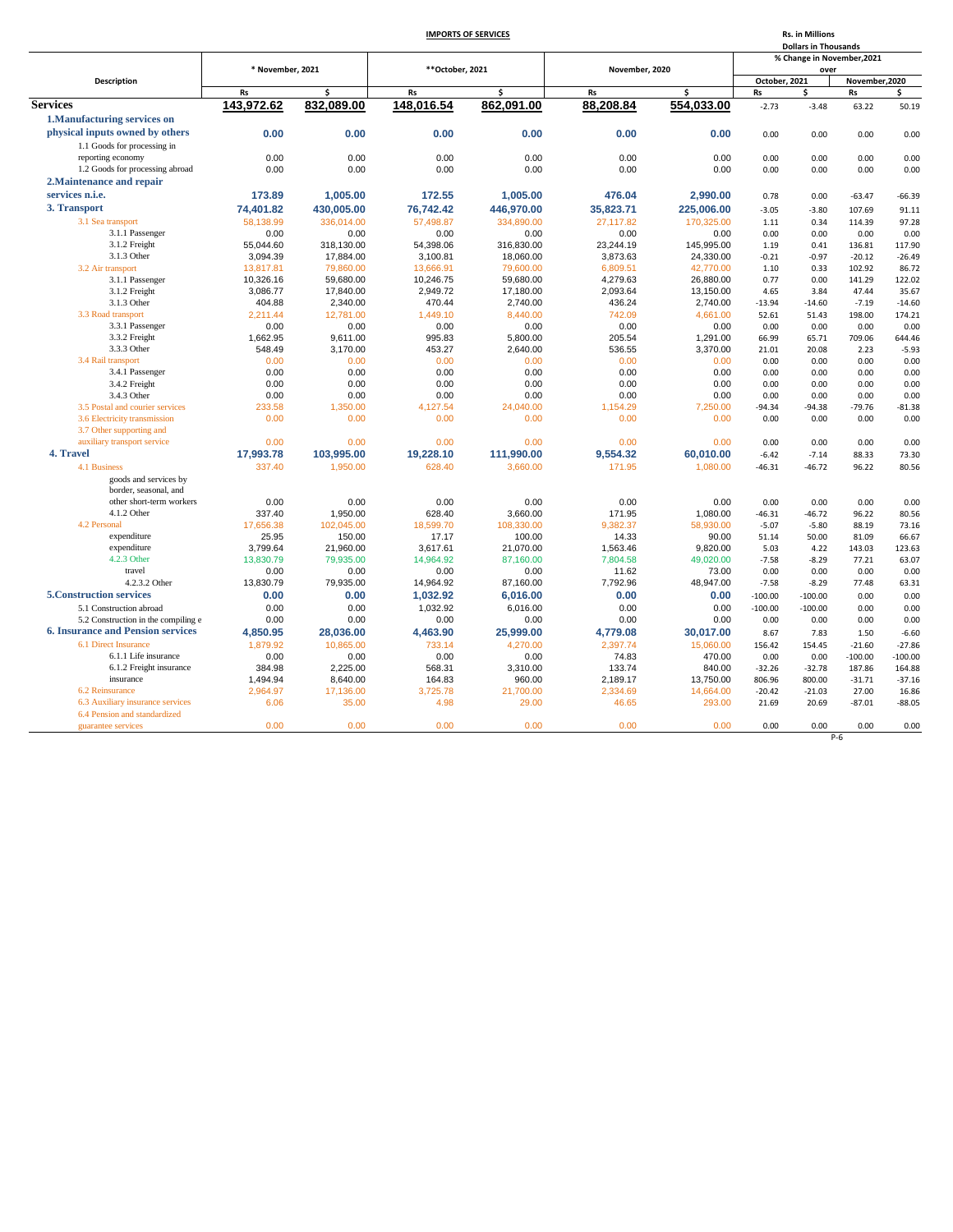### **IMPORTS OF SERVICES**

|                                                                   | <b>IMPORTS OF SERVICES</b> |                  |                  |                    |                  |                      |                                    | Rs. in Millions<br><b>Dollars in Thousands</b> |                       |                     |
|-------------------------------------------------------------------|----------------------------|------------------|------------------|--------------------|------------------|----------------------|------------------------------------|------------------------------------------------|-----------------------|---------------------|
|                                                                   |                            |                  |                  |                    |                  |                      | % Change in November, 2021<br>over |                                                |                       |                     |
| Description                                                       | * November, 2021           |                  | ** October, 2021 |                    | November, 2020   |                      | October, 2021                      |                                                | November, 2020        |                     |
|                                                                   | <b>Rs</b>                  | \$               | <b>Rs</b>        | Ś                  | <b>Rs</b>        | Ś                    | Rs                                 |                                                | Rs                    |                     |
| 7. Financial services                                             | 2,597.11                   | 15,010.00        | 3,267.35         | 19,030.00          | 2,225.79         | 13,980.00            | $-20.51$                           | $-21.12$                                       | 16.68                 | 7.37                |
| 7.1 Explicitly charged and other                                  |                            |                  |                  |                    |                  |                      |                                    |                                                |                       |                     |
| financial services                                                | 2,597.11                   | 15,010.00        | 3,267.35         | 19,030.00          | 2,225.79         | 13,980.00            | $-20.51$                           | $-21.12$                                       | 16.68                 | 7.37                |
| service charges indirectly                                        |                            |                  |                  |                    |                  |                      |                                    |                                                |                       |                     |
| measured (FISIM)                                                  | 0.00                       | 0.00             | 0.00             | 0.00               | 0.00             | 0.00                 | 0.00                               | 0.00                                           | 0.00                  | 0.00                |
| 8. Charges for the use of                                         |                            |                  |                  |                    |                  |                      |                                    |                                                |                       |                     |
| intellectual services                                             | 1,729.39                   | 9,995.00         | 3,445.91         | 20,070.00          | 3,662.68         | 23,005.00            | $-49.81$                           | $-50.20$                                       | $-52.78$              | $-56.55$            |
| <b>Computer and information</b>                                   |                            |                  |                  |                    |                  |                      |                                    |                                                |                       |                     |
| services                                                          | 9,331.27                   | 53,930.00        | 10,815.05        | 62,990.00          | 5.891.31         | 37,003.00            | $-13.72$                           | $-14.38$                                       | 58.39                 | 45.74               |
| 9.1 Telecommunications services                                   | 821.87                     | 4,750.00         | 1,663.72         | 9,690.00           | 797.65           | 5,010.00             | $-50.60$                           | $-50.98$                                       | 3.04                  | $-5.19$             |
| 9.1.1 Call centres                                                | 0.00                       | 0.00             | 24.55            | 143.00             | 0.00             | 0.00                 | 100.00                             | 100.00                                         | 0.00                  | 0.00                |
| Telecommunication                                                 | 821.87                     | 4,750.00         | 1,639.17         | 9,547.00           | 797.65           | 5,010.00             | $-49.86$                           | $-50.25$                                       | 3.04                  | $-5.19$             |
| 9.2 Computer services                                             | 8.417.70                   | 48.650.00        | 8,953.88         | 52.150.00          | 4.826.19         | 30.313.00            | $-5.99$                            | $-6.71$                                        | 74.42                 | 60.49               |
| consultancy services                                              | 1.21                       | 7.00             | 4.29             | 25.00              | 2.55             | 16.00                | $-71.79$                           | $-72.00$                                       | $-52.55$              | $-56.25$            |
| consultancy services                                              | 3,334.03                   | 19,269.00        | 2,507.43         | 14,604.00          | 1,458.22         | 9,159.00             | 32.97                              | 31.94                                          | 128.64                | 110.38              |
| 9.2.3 Maintenance &                                               |                            |                  |                  |                    |                  |                      |                                    |                                                |                       |                     |
| repairs of computer                                               | 14.02                      | 81.00            | 4.81             | 28.00              | 60.34            | 379.00               | 191.48                             | 189.29                                         | $-76.76$              | $-78.63$            |
| 9.2.4 Export / Import of<br>Computer Software                     | 3,621.08                   | 20,928.00        | 5,426.07         | 31,603.00          | 2,709.63         | 17,019.00            | $-33.27$                           | $-33.78$                                       | 33.64                 | 22.97               |
| services                                                          | 1,447.36                   | 8,365.00         | 1,011.28         | 5,890.00           | 595.45           | 3,740.00             | 43.12                              | 42.02                                          | 143.07                | 123.66              |
| 9.3 Information services                                          | 91.70                      | 530.00           | 197.45           | 1,150.00           | 267.47           | 1,680.00             | $-53.56$                           | $-53.91$                                       | $-65.72$              | $-68.45$            |
| services                                                          | 88.59                      | 512.00           | 196.59           | 1,145.00           | 265.88           | 1,670.00             | $-54.94$                           | $-55.28$                                       | $-66.68$              | $-69.34$            |
| services                                                          | 3.11                       | 18.00            | 0.86             | 5.00               | 1.59             | 10.00                | 261.63                             | 260.00                                         | 95.60                 | 80.00               |
| 10. Other business services                                       | 27,694.97                  | 160,063.00       | 20,775.93        | 121,005.00         | 23,086.07        | 145,002.00           | 33.30                              | 32.28                                          | 19.96                 | 10.39               |
| services                                                          | 96.89                      | 560.00           | 22.32            | 130.00             | 66.87            | 420.00               | 334.09                             | 330.77                                         | 44.89                 | 33.33               |
| 10.2 Professional and                                             |                            |                  |                  |                    |                  |                      |                                    |                                                |                       |                     |
| management consulting services                                    | 1,463.79                   | 8,460.00         | 1,936.72         | 11,280.00          | 1,189.30         | 7,470.00             | $-24.42$                           | $-25.00$                                       | 23.08                 | 13.25               |
| accounting, management                                            |                            |                  |                  |                    |                  |                      |                                    |                                                |                       |                     |
| consulting, and public                                            |                            |                  |                  |                    |                  |                      |                                    |                                                |                       |                     |
| relations                                                         | 920.49                     | 5,320.00         | 1,447.39         | 8,430.00           | 1,073.08         | 6,740.00             | $-36.40$                           | $-36.89$                                       | $-14.22$              | $-21.07$            |
| services                                                          | 635.00                     | 3,670.00         | 214.62           | 1,250.00           | 355.04           | 2,230.00             | 195.87                             | 193.60                                         | 78.85                 | 64.57               |
| Accounting,                                                       |                            |                  |                  |                    |                  |                      |                                    |                                                |                       |                     |
| auditing,                                                         |                            |                  |                  |                    |                  |                      |                                    |                                                |                       |                     |
| bookkeeping,                                                      | 13.84                      | 80.00            | 1.72             | 10.00              | 11.14            | 70.00                | 704.65                             | 700.00                                         | 24.24                 | 14.29               |
| <b>Business</b> and<br>management                                 |                            |                  |                  |                    |                  |                      |                                    |                                                |                       |                     |
| consulting and                                                    | 271.65                     | 1,570.00         | 1,231.05         | 7,170.00           | 706.90           | 4,440.00             | $-77.93$                           | $-78.10$                                       | $-61.57$              | $-64.64$            |
| market research, and                                              |                            |                  |                  |                    |                  |                      |                                    |                                                |                       |                     |
| public opinion polling                                            | 543.30                     | 3,140.00         | 489.33           | 2,850.00           | 116.22           | 730.00               | 11.03                              | 10.18                                          | 367.48                | 330.14              |
| 10.3 Technical, trade-related and                                 |                            |                  |                  |                    |                  |                      |                                    |                                                |                       |                     |
| other business services                                           | 26.134.29                  | 151,043.00       | 18.816.89        | 109,595.00         | 21,829.90        | 137,112.00           | 38.89                              | 37.82                                          | 19.72                 | 10.16               |
| engineering, scientific                                           |                            |                  |                  |                    |                  |                      |                                    |                                                |                       |                     |
| and other technical                                               | 4,048.80                   | 23,400.00        | 2,894.77         | 16,860.00          | 3,532.92         | 22,190.00            | 39.87                              | 38.79                                          | 14.60                 | 5.45                |
| and de-pollution,                                                 |                            |                  |                  |                    |                  |                      |                                    |                                                |                       |                     |
| agricultural and mining                                           |                            |                  |                  |                    |                  |                      |                                    |                                                |                       |                     |
| services                                                          | 0.00                       | 0.00             | 0.00             | 0.00               | 0.00             | 0.00                 | 0.00                               | 0.00                                           | 0.00                  | 0.00                |
| leasing services                                                  | 2,661.13                   | 15,380.00        | 2,819.23         | 16,420.00          | 1,795.91         | 11,280.00            | $-5.61$                            | $-6.33$                                        | 48.18                 | 36.35               |
| services                                                          | 67.13                      | 388.00           | 0.00             | 0.00               | 11.14            | 70.00                | 0.00                               | 0.00                                           | 502.60                | 454.29              |
| services n.i.e.                                                   | 19,357.23                  | 111,875.00       | 13,102.89        | 76,315.00          | 16,489.93        | 103,572.00           | 47.73                              | 46.60                                          | 17.39                 | 8.02                |
| 11. Personal, cultural, and                                       |                            |                  |                  |                    |                  |                      |                                    |                                                |                       |                     |
| recreational services                                             | 6.92                       | 40.00            | 1.72             | 10.00              | 1.59             | 10.00                | 302.33                             | 300.00                                         | 335.22                | 300.00              |
| services                                                          | 3.46                       | 20.00            | 0.00             | 0.00               | 0.00             | 0.00                 | 0.00                               | 0.00                                           | 0.00                  | 0.00                |
| services                                                          | 3.46                       | 20.00            | 0.00             | 0.00               | 0.00             | 0.00                 | 0.00                               | 0.00                                           | 0.00                  | 0.00                |
| services                                                          | 0.00                       | 0.00             | 0.00             | 0.00               | 0.00             | 0.00                 | 100.00                             | 100.00                                         | 100.00                | 100.00              |
| 11.2 Other personal, cultural,                                    |                            |                  |                  |                    |                  |                      |                                    |                                                |                       |                     |
| and recreational services<br>12. Government services, n.i.e.      | 3.46                       | 20.00            | 1.72             | 10.00              | 1.59             | 10.00                | 101.16                             | 100.00                                         | 117.61                | 100.00              |
|                                                                   | 5,192.49                   | 30,010.00        | 8,070.69         | 47,006.00          | 2,708.20         | 17,010.00            | $-35.66$                           | $-36.16$                                       | 91.73                 | 76.43               |
| 12.1 Embassies and consulates<br>12.2 Military units and agencies | 498.31<br>0.00             | 2,880.00<br>0.00 | 528.82<br>152.81 | 3,080.00<br>890.00 | 794.47<br>289.77 | 4,990.00<br>1,820.00 | $-5.77$<br>$-100.00$               | $-6.49$<br>$-100.00$                           | $-37.28$<br>$-100.00$ | $-42.28$            |
| 12.3 Other                                                        | 4694.18                    | 27130            | 7389.06          | 43036              | 1623.96          | 10200                | $-36.47$                           | $-36.96$                                       | 189.06                | $-100.00$<br>165.98 |

\* Provisional \*\*\* Revised<br>Note:<br>1. The data are presented as per BPM6(EBOPS 2010) classification aligned with IMTS 2010 classification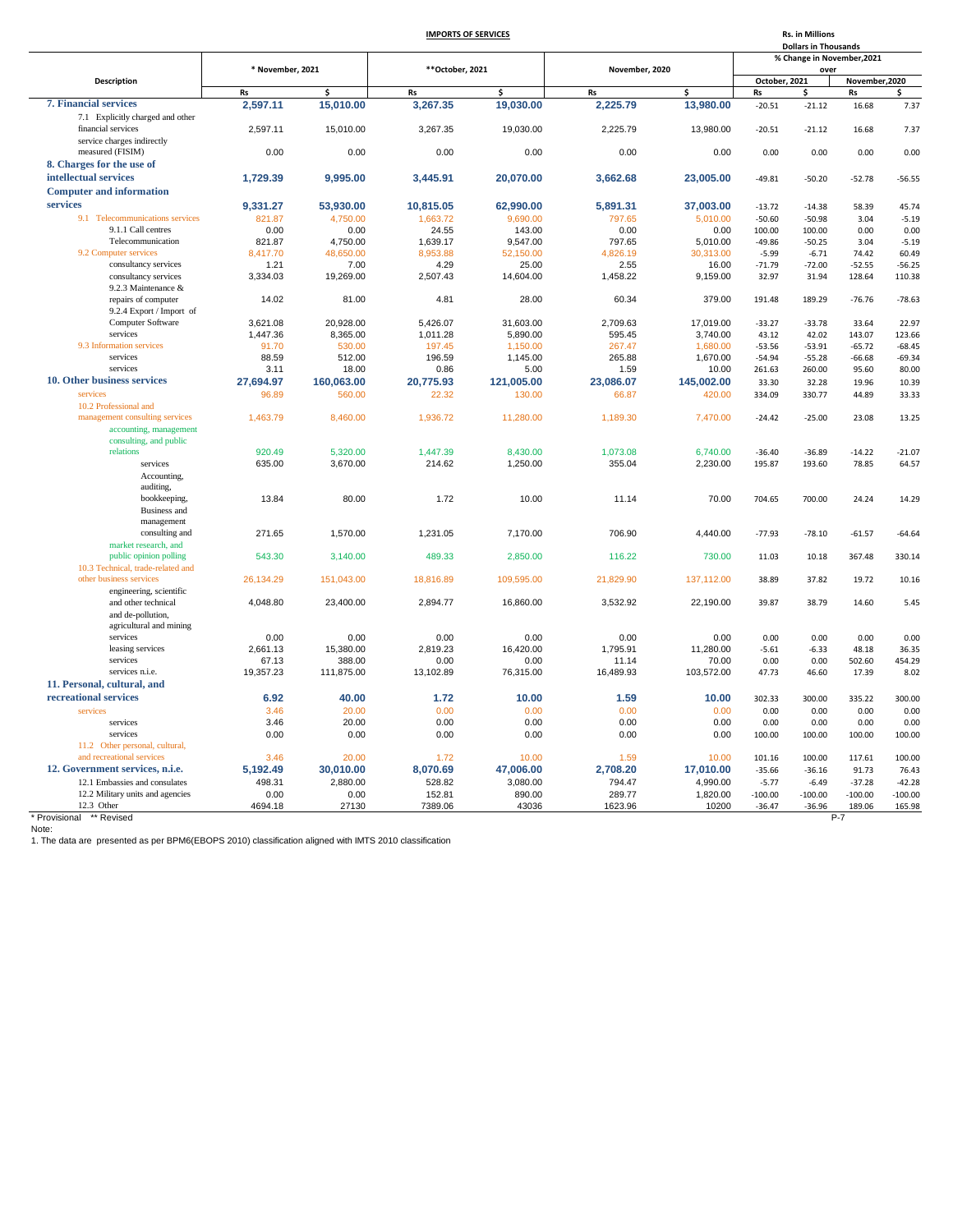|                                          |                    | <b>EXPORTS OF SERVICES</b> | <b>Rs. in Millions</b><br><b>Dollars in Thousands</b> |                                   |          |                               |
|------------------------------------------|--------------------|----------------------------|-------------------------------------------------------|-----------------------------------|----------|-------------------------------|
|                                          |                    |                            |                                                       | % Change in July - November, 2021 |          |                               |
| <b>Description</b>                       | * July - November, | 2021                       | July - November, 2020                                 |                                   |          | over<br>July - November, 2020 |
|                                          | Rs                 | \$                         | <b>Rs</b>                                             | \$                                | Rs       | \$                            |
| <b>Services</b>                          | 455,200.64         | 2,720,935.00               | 363,991.90                                            | 2,213,160.00                      | 25.06    | 22.94                         |
| 1. Manufacturing services on physical    |                    |                            |                                                       |                                   |          |                               |
| inputs owned by others                   | 0.00               | 0.00                       | 0.00                                                  | 0.00                              | 0.00     | 0.00                          |
| 1.1 Goods for processing in reporting    |                    |                            |                                                       |                                   |          |                               |
| economy                                  | 0.00               | 0.00                       | 0.00                                                  | 0.00                              | 0.00     | 0.00                          |
| 1.2 Goods for processing abroad          | 0.00               | 0.00                       | 0.00                                                  | 0.00                              | 0.00     | 0.00                          |
| 2. Maintenance and repair services       |                    |                            |                                                       |                                   |          |                               |
| n.i.e.                                   | 355.34             | 2,124.00                   | 20.56                                                 | 125.00                            | 1628.31  | 1599.20                       |
| 3. Transport                             | 48,683.54          | 291,003.00                 | 42,753.22                                             | 259,950.00                        | 13.87    | 11.95                         |
| 3.1 Sea transport                        | 6.994.63           | 41.810.00                  | 5.795.82                                              | 35,240.00                         | 20.68    | 18.64                         |
| 3.1.1 Passenger                          | 0.00               | 0.00                       | 0.00                                                  | 0.00                              | 0.00     | 0.00                          |
| 3.1.2 Freight                            | 4.294.48           | 25.670.00                  | 2.601.87                                              | 15.820.00                         | 65.05    | 62.26                         |
| 3.1.3 Other                              | 2,700.15           | 16,140.00                  | 3,193.95                                              | 19,420.00                         | $-15.46$ | $-16.89$                      |
| 3.2 Air transport                        | 40,598.14          | 242,673.00                 | 34,867.02                                             | 212,000.00                        | 16.44    | 14.47                         |
| 3.1.1 Passenger                          | 26,986.46          | 161,310.00                 | 22,461.27                                             | 136,570.00                        | 20.15    | 18.12                         |
| 3.1.2 Freight                            | 2,074.47           | 12,400.00                  | 2,480.16                                              | 15,080.00                         | $-16.36$ | $-17.77$                      |
| 3.1.3 Other                              | 11,537.21          | 68,963.00                  | 9,925.59                                              | 60,350.00                         | 16.24    | 14.27                         |
| 3.3 Road transport                       | 615.65             | 3,680.00                   | 1,296.00                                              | 7,880.00                          | $-52.50$ | $-53.30$                      |
| 3.3.1 Passenger                          | 0.00               | 0.00                       | 0.00                                                  | 0.00                              | 0.00     | 0.00                          |
| 3.3.2 Freight                            | 199.08             | 1,190.00                   | 819.05                                                | 4.980.00                          | $-75.69$ | $-76.10$                      |
| 3.3.3 Other                              | 416.57             | 2,490.00                   | 476.95                                                | 2,900.00                          | $-12.66$ | $-14.14$                      |
| 3.4 Rail transport                       | 0.00               | 0.00                       | 0.00                                                  | 0.00                              | 0.00     | 0.00                          |
| 3.4.1 Passenger                          | 0.00               | 0.00                       | 0.00                                                  | 0.00                              | 0.00     | 0.00                          |
| 3.4.2 Freight                            | 0.00               | 0.00                       | 0.00                                                  | 0.00                              | 0.00     | 0.00                          |
| 3.4.3 Other                              | 0.00               | 0.00                       | 0.00                                                  | 0.00                              | 0.00     | 0.00                          |
| 3.5 Postal and courier services          | 475.12             | 2,840.00                   | 794.38                                                | 4,830.00                          | $-40.19$ | $-41.20$                      |
| 3.6 Electricity transmission             | 0.00               | 0.00                       | 0.00                                                  | 0.00                              | 0.00     | 0.00                          |
| 3.7 Other supporting and auxiliary       |                    |                            |                                                       |                                   |          |                               |
| transport service                        | 0.00               | 0.00                       | 0.00                                                  | 0.00                              | 0.00     | 0.00                          |
| 4. Travel                                |                    |                            |                                                       |                                   |          |                               |
|                                          | 38,309.20          | 228,991.00                 | 27,814.67                                             | 169,120.00                        | 37.73    | 35.40                         |
| 4.1 Business                             | 157.26             | 940.00                     | 118.42                                                | 720.00                            | 32.80    | 30.56                         |
| 4.1.1 Acquisition of goods and           |                    |                            |                                                       |                                   |          |                               |
| services by border, seasonal,            |                    |                            |                                                       |                                   |          |                               |
| and other short-term workers             | 0.00               | 0.00                       | 0.00                                                  | 0.00                              | 0.00     | 0.00                          |
| 4.1.2 Other                              | 157.26             | 940.00                     | 118.42                                                | 720.00                            | 32.80    | 30.56                         |
| 4.2 Personal                             | 38,151.94          | 228,051.00                 | 27,696.25                                             | 168,400.00                        | 37.75    | 35.42                         |
| expenditure                              | 240.91             | 1,440.00                   | 111.84                                                | 680.00                            | 115.41   | 111.76                        |
| expenditure                              | 849.86             | 5,080.00                   | 777.93                                                | 4,730.00                          | 9.25     | 7.40                          |
| 4.2.3 Other                              | 37.061.17          | 221,531.00                 | 26,806.48                                             | 162,990.00                        | 38.25    | 35.92                         |
| 4.2.3.1 Religious travel                 | 1.00               | 6.00                       | 3.45                                                  | 21.00                             | $-71.01$ | $-71.43$                      |
| 4.2.3.2 Other                            | 37,060.17          | 221,525.00                 | 26,803.03                                             | 162,969.00                        | 38.27    | 35.93                         |
| <b>5. Construction services</b>          | 9.193.57           | 54.954.00                  | 7,902.64                                              | 48.050.00                         | 16.34    | 14.37                         |
| 5.1 Construction abroad                  | 9,193.57           | 54,954.00                  | 7,902.64                                              | 48,050.00                         | 16.34    | 14.37                         |
| economy                                  | 0.00               | 0.00                       | 0.00                                                  | 0.00                              | 0.00     | 0.00                          |
| <b>6. Insurance and Pension services</b> | 2,516.46           | 15,042.00                  | 3,127.84                                              | 19,018.00                         | $-19.55$ | $-20.91$                      |
| 6.1 Direct Insurance                     | 1,326.99           | 7.932.00                   | 2,249.91                                              | 13,680.00                         | $-41.02$ | $-42.02$                      |
| 6.1.1 Life insurance                     | 202.93             | 1,213.00                   | 195.72                                                | 1,190.00                          | 3.68     | 1.93                          |
| 6.1.2 Freight insurance                  | 0.00               | 0.00                       | 0.00                                                  | 0.00                              | 0.00     | 0.00                          |
| 6.1.3 Other direct insurance             | 1,124.06           | 6,719.00                   | 2,054.19                                              | 12,490.00                         | $-45.28$ | $-46.20$                      |
| 6.2 Reinsurance                          | 552.24             | 3,301.00                   | 266.77                                                | 1,622.00                          | 107.01   | 103.51                        |
| 6.3 Auxiliary insurance services         | 637.23             | 3.809.00                   | 611.16                                                | 3,716.00                          | 4.27     | 2.50                          |
| 6.4 Pension and standardized guarantee   |                    |                            |                                                       |                                   |          |                               |
| services                                 | 0.00               | 0.00                       | 0.00                                                  | 0.00                              | 0.00     | 0.00                          |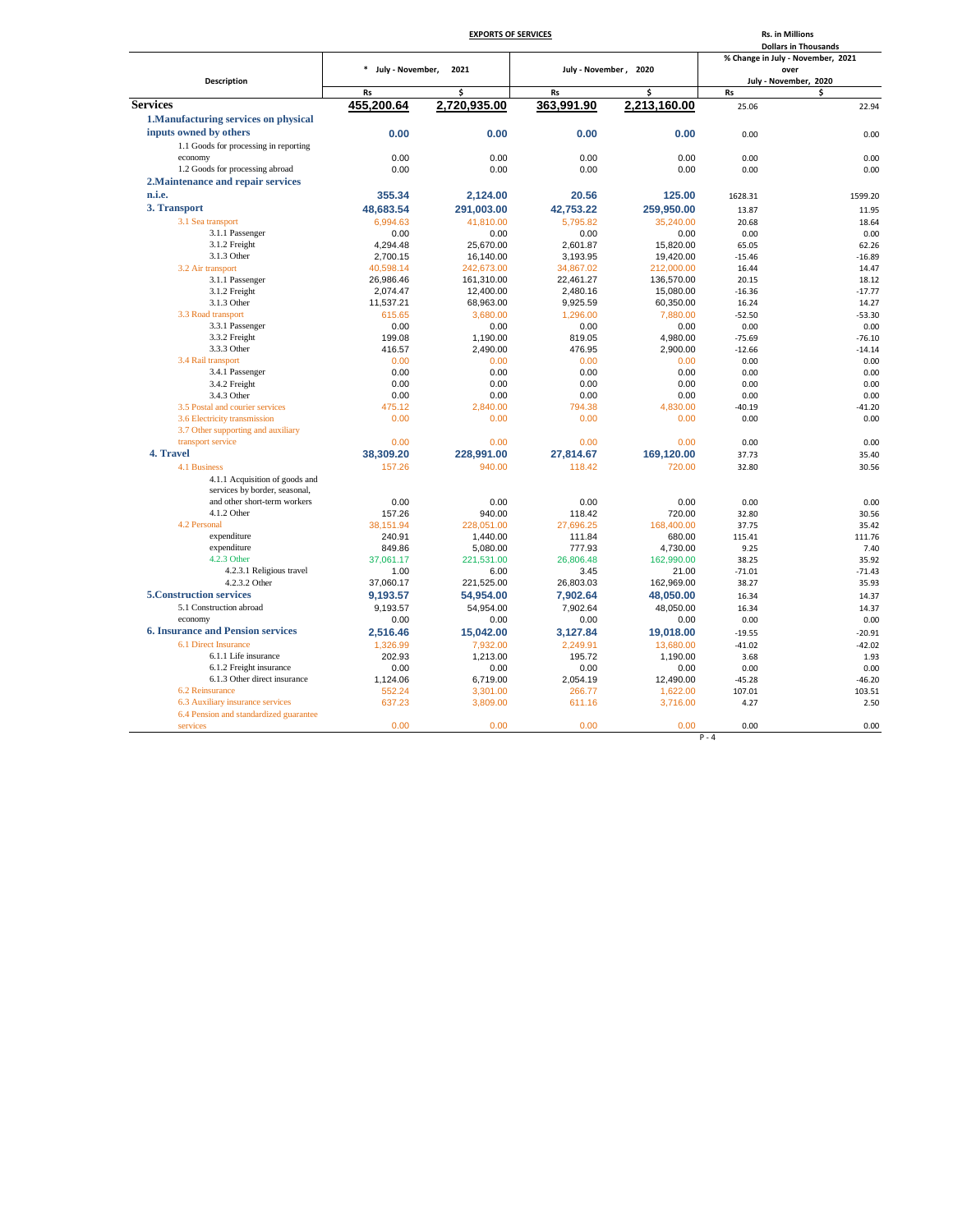|                                                        |                    | <b>EXPORTS OF SERVICES</b> |                       | <b>Rs. in Millions</b><br><b>Dollars in Thousands</b> |                                   |          |
|--------------------------------------------------------|--------------------|----------------------------|-----------------------|-------------------------------------------------------|-----------------------------------|----------|
|                                                        |                    |                            |                       |                                                       | % Change in July - November, 2021 |          |
|                                                        | * July - November, | 2021                       | July - November, 2020 |                                                       | over                              |          |
| <b>Description</b>                                     |                    |                            |                       |                                                       | July - November, 2020             |          |
| <b>7. Financial services</b>                           | <b>Rs</b>          | Ś                          | <b>Rs</b>             | \$                                                    | <b>Rs</b>                         | \$       |
|                                                        | 6,196.97           | 37,042.00                  | 3,948.85              | 24,010.00                                             | 56.93                             | 54.28    |
| 7.1 Explicitly charged and other<br>financial services | 6,196.97           | 37,042.00                  | 3,948.85              | 24,010.00                                             | 56.93                             | 54.28    |
| 7.2 Financial intermediation service                   |                    |                            |                       |                                                       |                                   |          |
| charges indirectly measured (FISIM)                    | 0.00               | 0.00                       | 0.00                  | 0.00                                                  | 0.00                              | 0.00     |
| 8. Charges for the use of intellectual                 |                    |                            |                       |                                                       |                                   |          |
| services                                               | 999.09             | 5,972.00                   | 810.82                | 4,930.00                                              | 23.22                             | 21.14    |
| 9. Telecommunication, Computer and                     |                    |                            |                       |                                                       |                                   |          |
| information services                                   |                    |                            |                       |                                                       |                                   |          |
|                                                        | 175,836.12         | 1,051,050.00               | 125,669.27            | 764,100.00                                            | 39.92                             | 37.55    |
| 9.1 Telecommunications services                        | 37,071.05          | 221,590.00                 | 27,873.87             | 169,480.00                                            | 33.00                             | 30.75    |
| 9.1.1 Call centres                                     | 13,112.97          | 78,382.00                  | 9,294.03              | 56,510.00                                             | 41.09                             | 38.70    |
| services                                               | 23,958.08          | 143,208.00                 | 18,579.84             | 112,970.00                                            | 28.95                             | 26.77    |
| 9.2 Computer services<br>services                      | 138,320.06         | 826,800.00                 | 97,556.92             | 593,170.00                                            | 41.78                             | 39.39    |
|                                                        | 164.62             | 984.00                     | 45.39                 | 276.00                                                | 262.68                            | 256.52   |
| services<br>9.2.3 Maintenance & repairs                | 49,560.67          | 296,246.00                 | 32,938.15             | 200,272.00                                            | 50.47                             | 47.92    |
| of computer                                            | 84.65              | 506.00                     | 32.56                 | 198.00                                                | 159.98                            |          |
| 9.2.4 Export / Import of                               |                    |                            |                       |                                                       |                                   | 155.56   |
| Computer Software                                      | 35,468.02          | 212,008.00                 | 23,443.63             | 142,543.00                                            | 51.29                             | 48.73    |
| 9.2.5 Other Computer services                          | 53,042.10          | 317,056.00                 | 41,097.19             | 249,881.00                                            | 29.07                             | 26.88    |
| 9.3 Information services                               | 445.01             | 2,660.00                   | 238.48                | 1,450.00                                              | 86.60                             | 83.45    |
| 9.3.1 News agency services                             | 277.88             | 1,661.00                   | 130.92                | 796.00                                                | 112.25                            | 108.67   |
| services                                               | 167.13             | 999.00                     | 107.56                | 654.00                                                | 55.38                             | 52.75    |
| 10. Other business services                            | 107,558.58         | 642,925.00                 | 88,791.14             | 539,872.00                                            | 21.14                             | 19.09    |
| services                                               | 1,468.86           | 8,780.00                   | 1,940.71              | 11,800.00                                             | $-24.31$                          | $-25.59$ |
| 10.2 Professional and management                       |                    |                            |                       |                                                       |                                   |          |
| consulting services                                    | 29,000.71          | 173,350.00                 | 20,884.02             | 126,980.00                                            | 38.87                             | 36.52    |
| 10.2.1 Legal, accounting,                              |                    |                            |                       |                                                       |                                   |          |
| management consulting, and                             |                    |                            |                       |                                                       |                                   |          |
| public relations                                       | 18,307.17          | 109,430.00                 | 12,780.73             | 77,710.00                                             | 43.24                             | 40.82    |
| services                                               | 1,366.81           | 8,170.00                   | 1,088.77              | 6,620.00                                              | 25.54                             | 23.41    |
| Accounting, auditing,                                  |                    |                            |                       |                                                       |                                   |          |
| bookkeeping, and tax                                   |                    |                            |                       |                                                       |                                   |          |
| consulting services                                    | 3,387.74           | 20,250.00                  | 2,447.27              | 14,880.00                                             | 38.43                             | 36.09    |
| and management                                         |                    |                            |                       |                                                       |                                   |          |
| consulting and public                                  |                    |                            |                       |                                                       |                                   |          |
| relations services                                     | 13,552.62          | 81,010.00                  | 9,244.69              | 56,210.00                                             | 46.60                             | 44.12    |
| research, and public opinion                           |                    |                            |                       |                                                       |                                   |          |
| polling                                                | 10,693.54          | 63,920.00                  | 8,103.29              | 49,270.00                                             | 31.97                             | 29.73    |
| 10.3 Technical, trade-related and other                |                    |                            |                       |                                                       |                                   |          |
| business services                                      | 77,089.01          | 460,795.00                 | 65,966.41             | 401,092.00                                            | 16.86                             | 14.89    |
| engineering, scientific and                            |                    |                            |                       |                                                       |                                   |          |
| other technical services                               | 9,937.36           | 59,400.00                  | 5,567.21              | 33,850.00                                             | 78.50                             | 75.48    |
| 10.3.2 Waste treatment and                             |                    |                            |                       |                                                       |                                   |          |
| de-pollution, agricultural and                         |                    |                            |                       |                                                       |                                   |          |
| mining services                                        | 66.92              | 400.00                     | 69.08                 | 420.00                                                | $-3.13$                           | $-4.76$  |
| services                                               | 38.48              | 230.00                     | 1.64                  | 10.00                                                 | 2246.34                           | 2200.00  |
| 10.3.4 Trade-related services                          | 1,141.29           | 6,822.00                   | 102.46                | 623.00                                                | 1013.89                           | 995.02   |
| services n.i.e.                                        | 65,904.96          | 393,943.00                 | 60,226.02             | 366,189.00                                            | 9.43                              | 7.58     |
| 11. Personal, cultural, and                            |                    |                            |                       |                                                       |                                   |          |
| recreational services                                  | 807.54             | 4,827.00                   | 660.34                | 4,015.00                                              | 22.29                             | 20.22    |
| 11.1 Audiovisual and related services                  | 563.29             | 3,367.00                   | 330.58                | 2,010.00                                              | 70.39                             | 67.51    |
| 11.1.1 Audiovisual services                            | 483.82             | 2,892.00                   | 216.93                | 1,319.00                                              | 123.03                            | 119.26   |
| 11.1.2 Artistic related services                       | 79.47              | 475.00                     | 113.65                | 691.00                                                | $-30.07$                          | $-31.26$ |
| 11.2 Other personal, cultural, and                     |                    |                            |                       |                                                       |                                   |          |
| recreational services                                  | 244.25             | 1,460.00                   | 329.76                | 2,005.00                                              | $-25.93$                          | $-27.18$ |
| 12. Government services, n.i.e.                        | 64,744.26          | 387,005.00                 | 62,492.55             | 379,970.00                                            | 3.60                              | 1.85     |
| 12.1 Embassies and consulates                          | 12,461.85          | 74,490.00                  | 13,492.88             | 82,040.00                                             | $-7.64$                           | $-9.20$  |
| 12.2 Military units and agencies                       | 7,484.81           | 44,740.00                  | 11,104.82             | 67,520.00                                             | $-32.60$                          | $-33.74$ |
| 12.3 Other                                             | 44,797.60          | 267,775.00                 | 37,894.85             | 230,410.00                                            | 18.22                             | 16.22    |

\* Provisional<br>Note:<br>1. The data are presented as per BPM6(EBOPS 2010) classification aligned with IMTS 2010 classification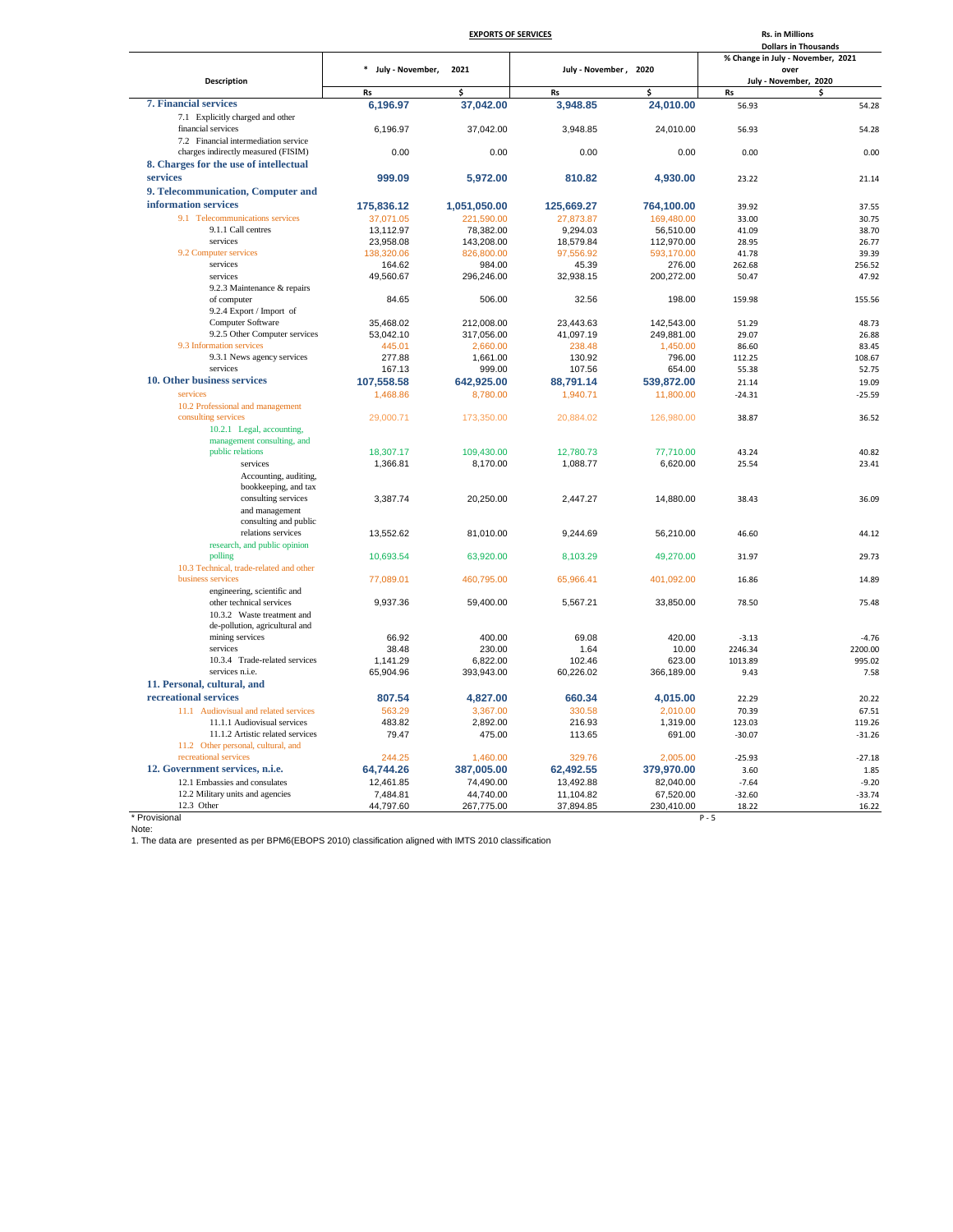| <b>Description</b>                                            | $\ast$<br>July - November,<br><b>Rs</b><br>676,613.95 | 2021<br>Ś                | July - November, 2020  |                          |                       | % Change in July - November, 2021<br>over |  |
|---------------------------------------------------------------|-------------------------------------------------------|--------------------------|------------------------|--------------------------|-----------------------|-------------------------------------------|--|
|                                                               |                                                       |                          |                        |                          |                       |                                           |  |
|                                                               |                                                       |                          |                        |                          | July - November, 2020 |                                           |  |
|                                                               |                                                       |                          |                        |                          |                       |                                           |  |
|                                                               |                                                       |                          | Rs                     | Ś                        | <b>Rs</b>             | \$                                        |  |
| <b>Services</b>                                               |                                                       | 4,044,420.00             | 495,404.03             | 3,012,178.00             | 36.58                 | 34.27                                     |  |
| 1. Manufacturing services on physical                         |                                                       |                          |                        |                          |                       |                                           |  |
| inputs owned by others                                        | 0.00                                                  | 0.00                     | 0.00                   | 0.00                     | 0.00                  | 0.00                                      |  |
| 1.1 Goods for processing in reporting                         |                                                       |                          |                        |                          |                       |                                           |  |
| economy                                                       | 0.00                                                  | 0.00                     | 0.00                   | 0.00                     | 0.00                  | 0.00                                      |  |
| 1.2 Goods for processing abroad                               | 0.00                                                  | 0.00                     | 0.00                   | 0.00                     | 0.00                  | 0.00                                      |  |
| 2. Maintenance and repair services                            |                                                       |                          |                        |                          |                       |                                           |  |
| n.i.e.                                                        | 2.349.83                                              | 14,046.00                | 3,462.03               | 21,050.00                | $-32.13$              | $-33.27$                                  |  |
| 3. Transport                                                  | 311,499.51                                            | 1,861,970.00             | 161,664.20             | 982,958.00               | 92.68                 | 89.43                                     |  |
| 3.1 Sea transport                                             | 252,811.19                                            | 1,511,164.00             | 126,874.00             | 771,425.00               | 99.26                 | 95.89                                     |  |
| 3.1.1 Passenger                                               | 0.00                                                  | 0.00                     | 0.00                   | 0.00                     | 0.00                  | 0.00                                      |  |
| 3.1.2 Freight                                                 | 236,773.56                                            | 1,415,300.00             | 108,415.86             | 659,195.00               | 118.39                | 114.70                                    |  |
| 3.1.3 Other                                                   | 16,037.63                                             | 95,864.00                | 18,458.14              | 112,230.00               |                       | $-14.58$                                  |  |
| 3.2 Air transport                                             |                                                       |                          |                        |                          | $-13.11$              | 61.86                                     |  |
| 3.1.1 Passenger                                               | 46,378.20<br>29,797.03                                | 277,223.00<br>178,110.00 | 28,168.27<br>16,788.80 | 171,270.00<br>102,080.00 | 64.65<br>77.48        | 74.48                                     |  |
| 3.1.2 Freight                                                 | 14,802.82                                             | 88,483.00                | 10,312.08              | 62,700.00                | 43.55                 | 41.12                                     |  |
| 3.1.3 Other                                                   |                                                       |                          |                        |                          | 66.61                 | 63.79                                     |  |
| 3.3 Road transport                                            | 1,778.35<br>6,998.48                                  | 10,630.00<br>41,833.00   | 1,067.39<br>3,761.85   | 6,490.00<br>22,873.00    | 86.04                 | 82.89                                     |  |
| 3.3.1 Passenger                                               | 0.00                                                  | 0.00                     | 0.00                   | 0.00                     | 0.00                  | 0.00                                      |  |
| 3.3.2 Freight                                                 | 4,549.27                                              | 27,193.00                | 1,288.27               | 7,833.00                 | 253.13                | 247.16                                    |  |
| 3.3.3 Other                                                   | 2,449.21                                              | 14,640.00                | 2,473.58               | 15,040.00                | $-0.99$               |                                           |  |
| 3.4 Rail transport                                            | 0.00                                                  | 0.00                     | 0.00                   | 0.00                     | 0.00                  | $-2.66$<br>0.00                           |  |
| 3.4.1 Passenger                                               | 0.00                                                  | 0.00                     | 0.00                   | 0.00                     | 0.00                  | 0.00                                      |  |
| 3.4.2 Freight                                                 | 0.00                                                  | 0.00                     | 0.00                   | 0.00                     | 0.00                  | 0.00                                      |  |
| 3.4.3 Other                                                   | 0.00                                                  | 0.00                     | 0.00                   | 0.00                     | 0.00                  | 0.00                                      |  |
| 3.5 Postal and courier services                               | 5,311.64                                              | 31,750.00                | 2,860.08               | 17,390.00                | 85.72                 | 82.58                                     |  |
| 3.6 Electricity transmission                                  | 0.00                                                  | 0.00                     | 0.00                   | 0.00                     | 0.00                  | 0.00                                      |  |
| 3.7 Other supporting and auxiliary                            |                                                       |                          |                        |                          |                       |                                           |  |
| transport service                                             | 0.00                                                  | 0.00                     | 0.00                   | 0.00                     | 0.00                  | 0.00                                      |  |
| 4. Travel                                                     | 78,621.09                                             | 469,953.00               | 51,315.36              | 312,010.00               | 53.21                 | 50.62                                     |  |
| 4.1 Business                                                  |                                                       |                          |                        |                          |                       |                                           |  |
|                                                               | 1,150.99                                              | 6,880.00                 | 832.20                 | 5,060.00                 | 38.31                 | 35.97                                     |  |
| 4.1.1 Acquisition of goods and                                |                                                       |                          |                        |                          |                       |                                           |  |
| services by border, seasonal,<br>and other short-term workers | 0.00                                                  | 0.00                     | 0.00                   | 0.00                     | 0.00                  | 0.00                                      |  |
| 4.1.2 Other                                                   | 1,150.99                                              |                          | 832.20                 | 5,060.00                 |                       |                                           |  |
| 4.2 Personal                                                  | 77,470.10                                             | 6,880.00<br>463,073.00   | 50,483.16              | 306,950.00               | 38.31                 | 35.97                                     |  |
| expenditure                                                   | 170.64                                                |                          | 75.65                  | 460.00                   | 53.46<br>125.57       | 50.86<br>121.74                           |  |
| expenditure                                                   | 17,109.33                                             | 1,020.00<br>102,270.00   | 8.900.96               | 54.120.00                | 92.22                 | 88.97                                     |  |
| 4.2.3 Other                                                   | 60,190.13                                             | 359,783.00               | 41,506.55              | 252,370.00               | 45.01                 | 42.56                                     |  |
| 4.2.3.1 Religious travel                                      | 0.33                                                  | 2.00                     | 12.01                  | 73.00                    | 100.00                | 100.00                                    |  |
| 4.2.3.2 Other                                                 | 60,189.80                                             | 359,781.00               | 41,494.54              | 252,297.00               | 45.05                 | 42.60                                     |  |
| <b>5. Construction services</b>                               | 5.862.88                                              | 35.045.00                | 1.64                   | 10.00                    |                       |                                           |  |
|                                                               |                                                       |                          |                        |                          | 357392.68             | 350350.00                                 |  |
| 5.1 Construction abroad                                       | 5,862.88                                              | 35,045.00                | 1.64                   | 10.00                    | 357392.68             | 350350.00                                 |  |
| economy                                                       | 0.00                                                  | 0.00                     | 0.00                   | 0.00                     | 0.00                  | 0.00                                      |  |
| <b>6. Insurance and Pension services</b>                      | 21,254.75                                             | 127,049.00               | 16,448.85              | 100,013.00               | 29.22                 | 27.03                                     |  |
| 6.1 Direct Insurance                                          | 5,061.53                                              | 30,255.00                | 4,355.09               | 26,480.00                | 16.22                 | 14.26                                     |  |
| 6.1.1 Life insurance                                          | 187.37                                                | 1,120.00                 | 179.27                 | 1,090.00                 | 4.52                  | 2.75                                      |  |
| 6.1.2 Freight insurance                                       | 2,615.67                                              | 15,635.00                | 935.82                 | 5,690.00                 | 179.51                | 174.78                                    |  |
| 6.1.3 Other direct insurance                                  | 2,258.49                                              | 13,500.00                | 3,240.00               | 19,700.00                | $-30.29$              | $-31.47$                                  |  |
| 6.2 Reinsurance                                               | 15.828.85                                             | 94.616.00                | 11.838.67              | 71.982.00                | 33.70                 | 31.44                                     |  |
| 6.3 Auxiliary insurance services                              | 364.37                                                | 2,178.00                 | 255.09                 | 1,551.00                 | 42.84                 | 40.43                                     |  |
| 6.4 Pension and standardized guarantee                        |                                                       |                          |                        |                          |                       |                                           |  |
| services                                                      | 0.00                                                  | 0.00                     | 0.00                   | 0.00                     | 0.00<br>$P - 8$       | 0.00                                      |  |